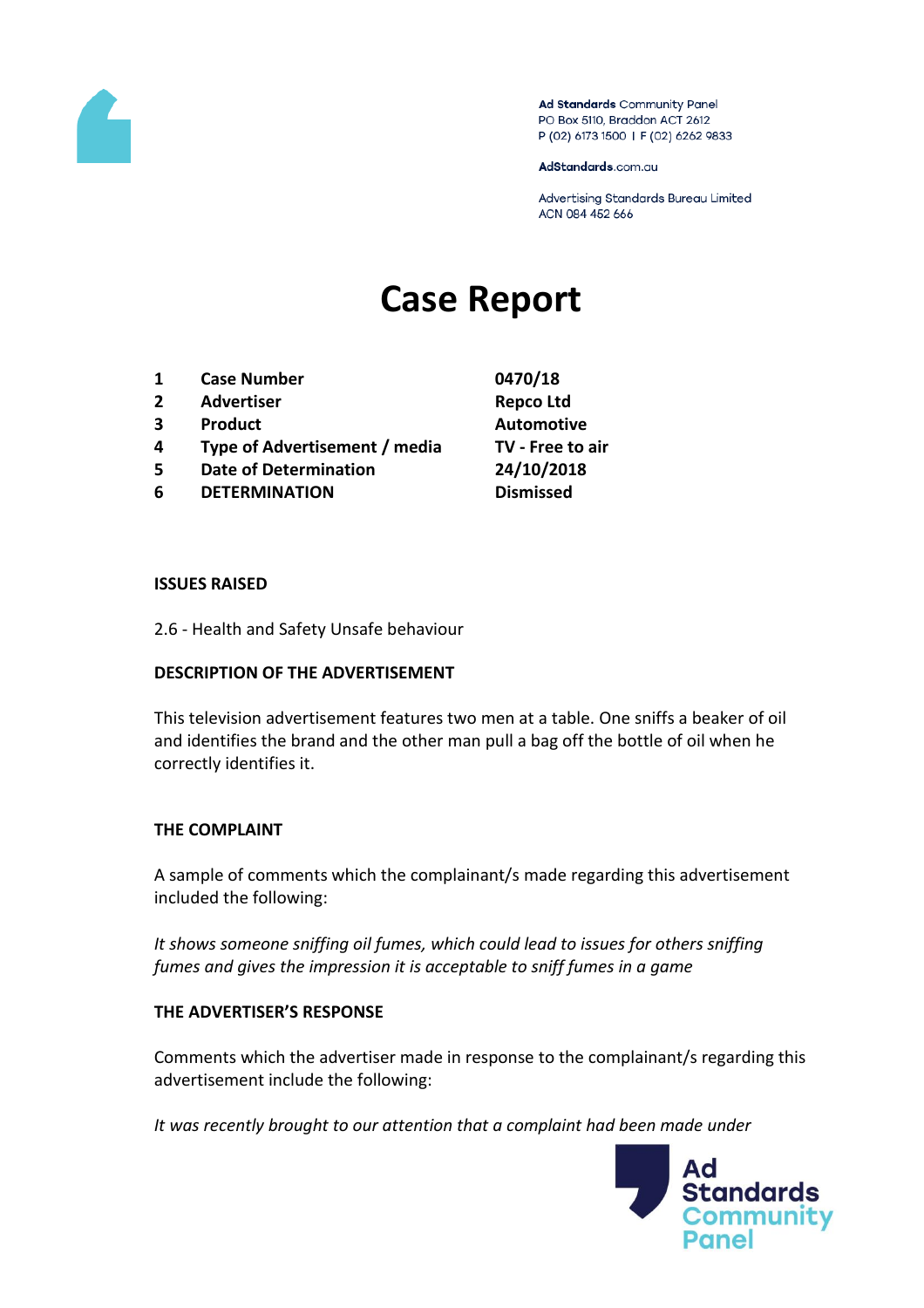

*Section 2 of the AANA Advertiser Code of Ethics, specifically, under 2.6 - Health and Safety Unsafe behaviour. The following information is provided in response to the complaint. I ask that the Panel considers this during their evaluation of the issue.*

#### *Context*

*In September 2018, Repco undertook a brand reinvigoration project which included a new strategic platform of "expertise". Amongst a series of Marketing assets, we produced four brand ads - the ad in question is the first and lead asset of the campaign.*

## *Description of the Advertisement*

*This is a 15" brand advertisement which has been broadcast on TV and advertised via social media. The ad framework is set-up as two Repco employees sitting in a tea room on a break. In line with our new strategic platform, the pair are pitched as automotive enthusiasts and experts - so much so that they are spending their lunch break playing a guessing game about engine oil. As a parody on wine connoisseurs who sniff key notes from a wine glass, swirl their wine allowing it "breathe" and can often identify a varietal from such activity, the Repco employee displays similar actions - he swirls and smells engine oil from a beaker, from which he is able to correctly denote the oil brand and variant. The story, one based on humour and knowledge, is purely focussed on bringing to life the new strategic platform of expertise – i.e. our employees know their products so well they can pick an engine oil from sight and smell.*

*Comprehensive comments in relation to the complaint (taking into account the need to address all aspects of the advertising codes)*

*2.6 - Health and Safety Unsafe behaviour*

*It is unfortunate the advertisement has been interpreted as or with synergy to the sniffing of dangerous substances – this is not the intention. The Repco brand has a long-standing history in Australia with a reputation for authenticity and trust for over 95 years – we would never behave in a way that would intentionally compromise that. The ad is purely a parody on wine drinkers, which looks to use the essence of knowledge and humour in an entertaining context for a category that sometimes lacks genuine personality.*

*In relation to "health" – there is no health issue with smelling oil, in an unused state, oil does not exude fumes.*

*In relation to "unsafe behaviour" - none of the actions showcased were unsafe or illegal. In fact, the sense of smell is a common action used in advertising as a product or outcome identifier – this is seen in a variety of industries and categories including grocery, fragrance and toiletries.*

*It would be greatly appreciated if the Panel would take this statement into consideration whilst in evaluation of the advertisement.*

*Should you need any further information, please don't hesitate to contact me directly.*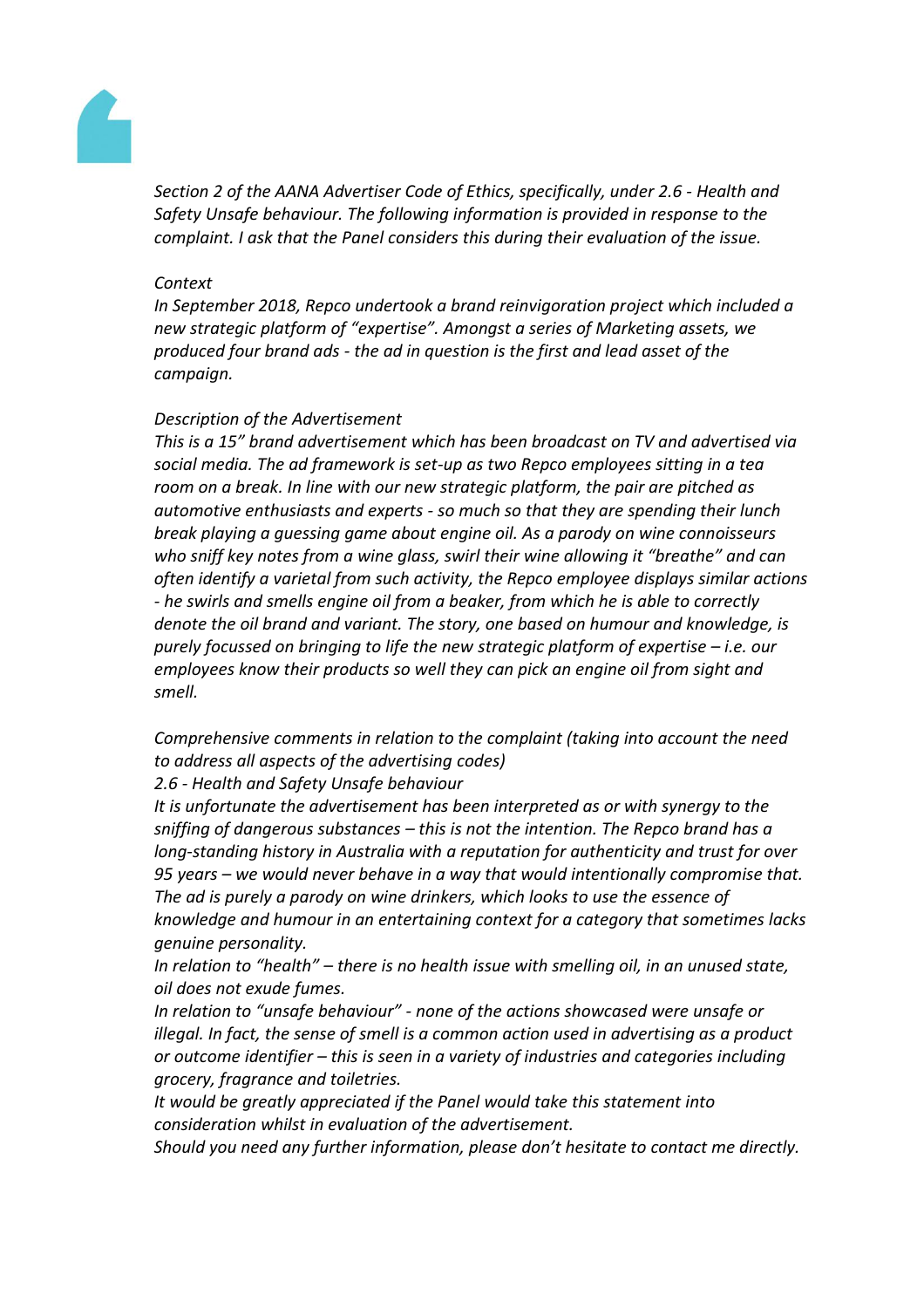

## **THE DETERMINATION**

The Ad Standards Community Panel (the Panel) considered whether this advertisement breaches Section 2 of the AANA Code of Ethics (the Code).

The Panel noted the complainant's concern that the advertisement promotes sniffing fumes.

The Panel viewed the advertisement and noted the advertiser's response.

The Panel noted that this television advertisement shows a man wearing a Repco shirt sniffing a beaker of oil and identifying the brand and product.

The Panel considered Section 2.6 of the Code. Section 2.6 of the Code states: "Advertising or Marketing Communications shall not depict material contrary to Prevailing Community Standards on health and safety".

The Panel noted the complainant's concern that the advertisement depicts a man sniffing oil fumes and gives the impression that sniffing fumes is a game.

The Panel considered that the advertisement is more suggestive of wine connoisseurs smelling wine and identifying the vintage, year or attributes than petrol sniffing.

The Panel considered that the advertisement does not present the oil sniffing and identifying the product as a game, but rather as similar to winning a bet or proving a point. The Panel noted that this scene is a demonstration of a qualified Repco technician knowing products well.

The Panel considered that the advertisement does not encourage or condone inhalant abuse, and that the identification of vehicle oil products is relevant to the service of automotive maintenance.

The Panel considered that the advertisement did not depict material contrary to Prevailing Community Standards on health and safety regarding health and safety. The Panel determined that the advertisement did not breach Section 2.6 of the Code.

Finding that the advertisement did not breach the Code on other grounds, the Panel dismissed the complaint.